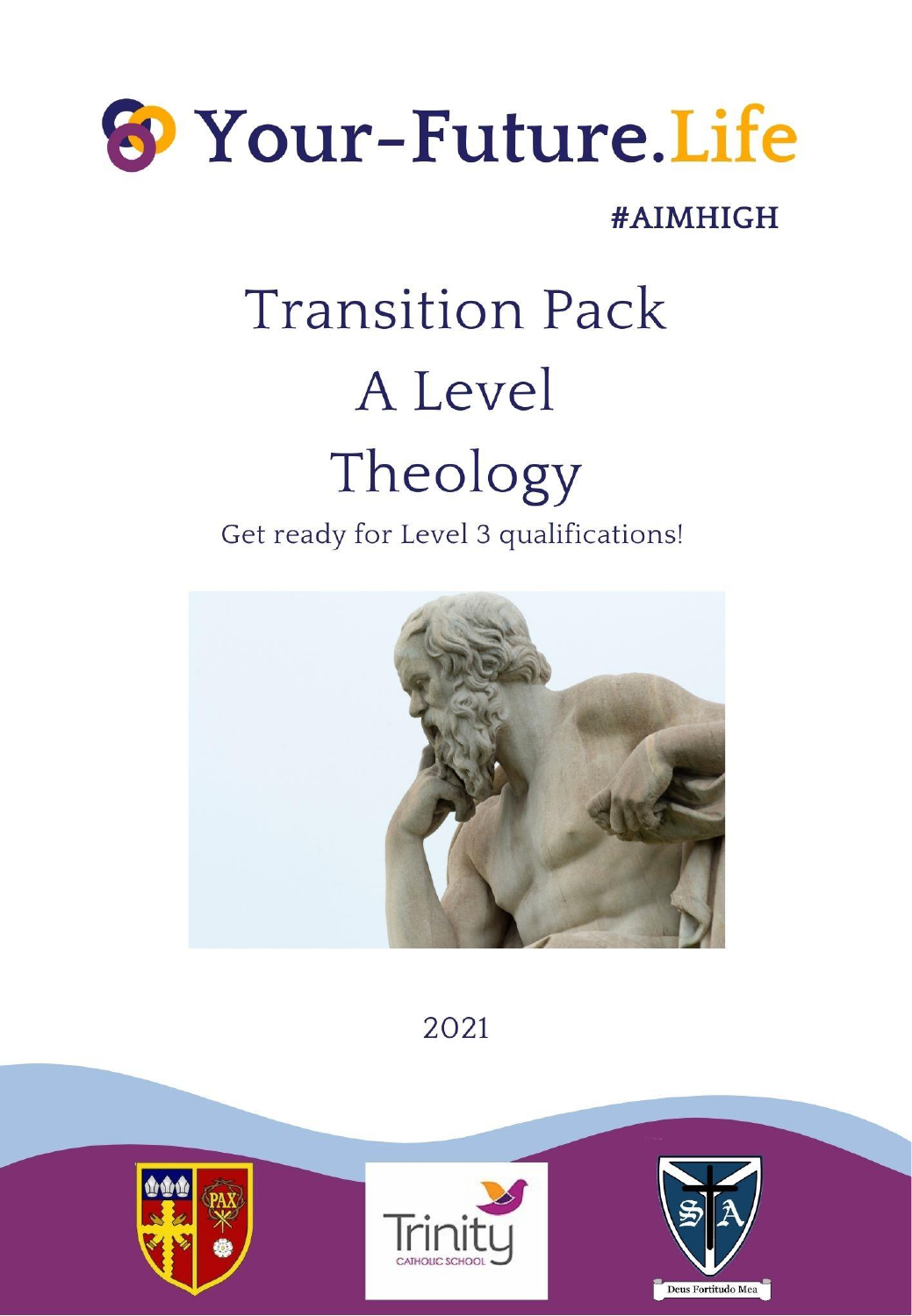## Ethical Thought: Introductory ideas

People have values.

Where do they get these values from?

If they follow "right" values consistently, they are considered to be a moral person.

- Is this simply social expectation?
- Or is there something real about goodness?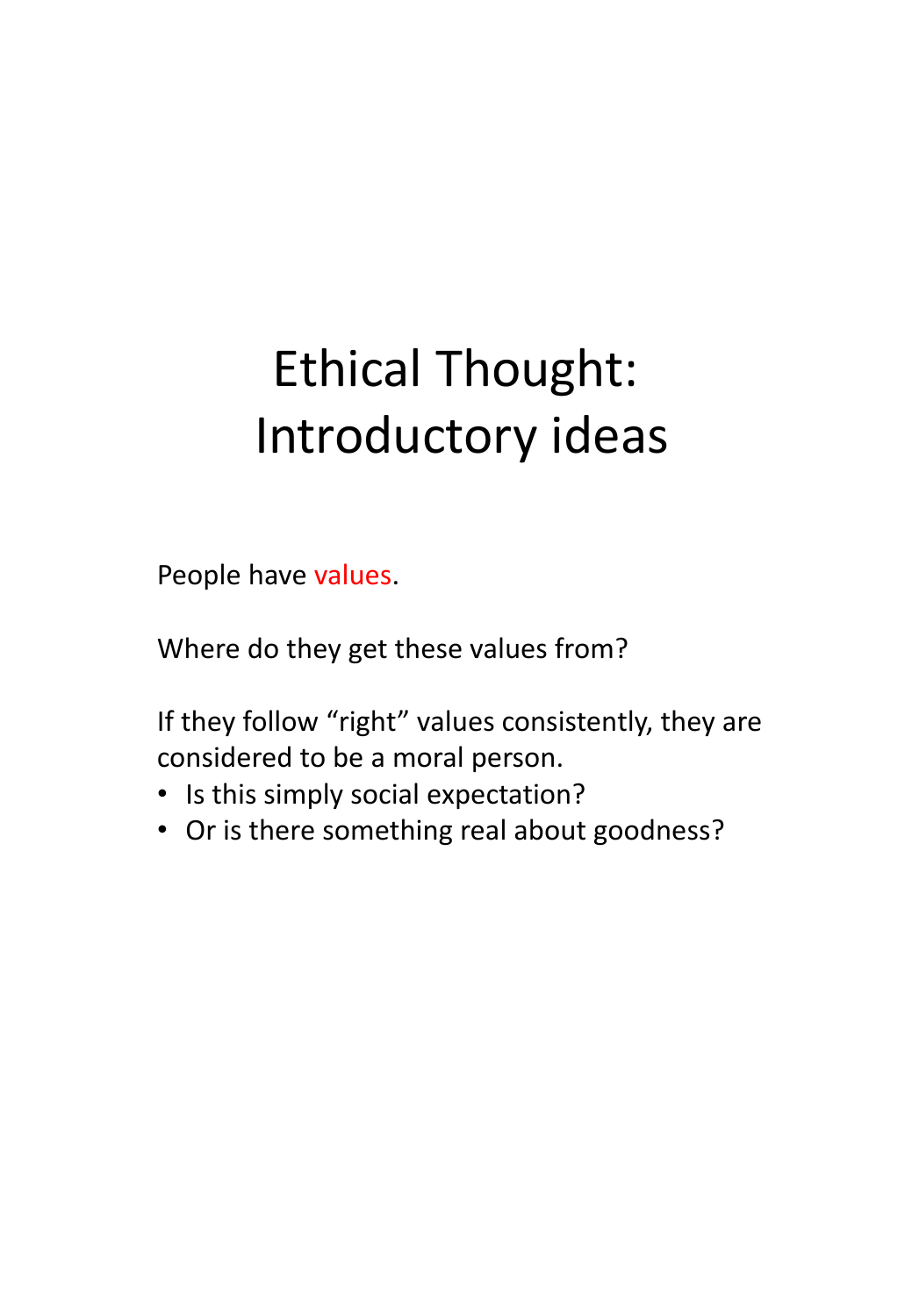## Introduction to Ethics

### • Normative ethics

- From "nomos" norms or laws.
- What does a particular theory tell us about what we should do?
- Applied ethics
	- Applying a particular normative theory to moral problems
	- Evaluating effectiveness of that theory in solving moral problems

### • Meta-ethics

- Thinking about moral reasoning itself
- What do we mean when we use words as "good", "bad"?
- What is morality based on? Feelings or reasoning? Social contract? Psychology?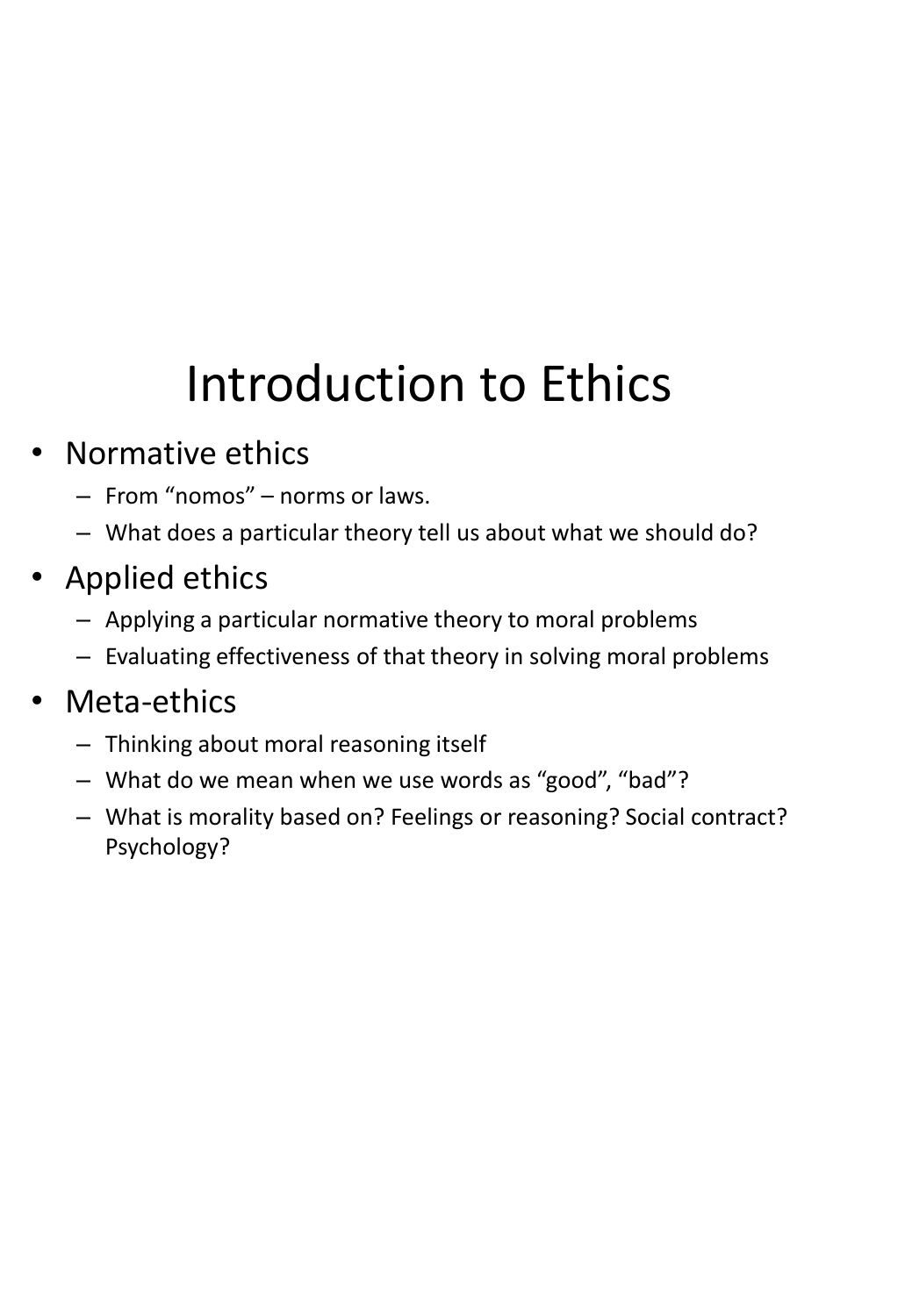### Your views on morality, in general…

#### Are there moral facts/truths Is

something objectively right or wrong, no matter who, when, what, how?

**Is morality subjective?**  opinions or feelings?

**Does morality emerge from character, or is it about their actions?**

**Do moral facts only reflect the way we humans, are made?**  feeling pain, pleasure, having a sense of dignity?

**Does God decide what is right?**

**Does morality come from pressures in society?**  as citizens, workers, family commitments?

Use these prompts to summarise your own thinking on morality.

Look at the table showing how moral theories may be different.

- Which ones decide right/wrong objectively?
- Which ones decide morality subjectively
- What is the difference between deontological and consequentialist?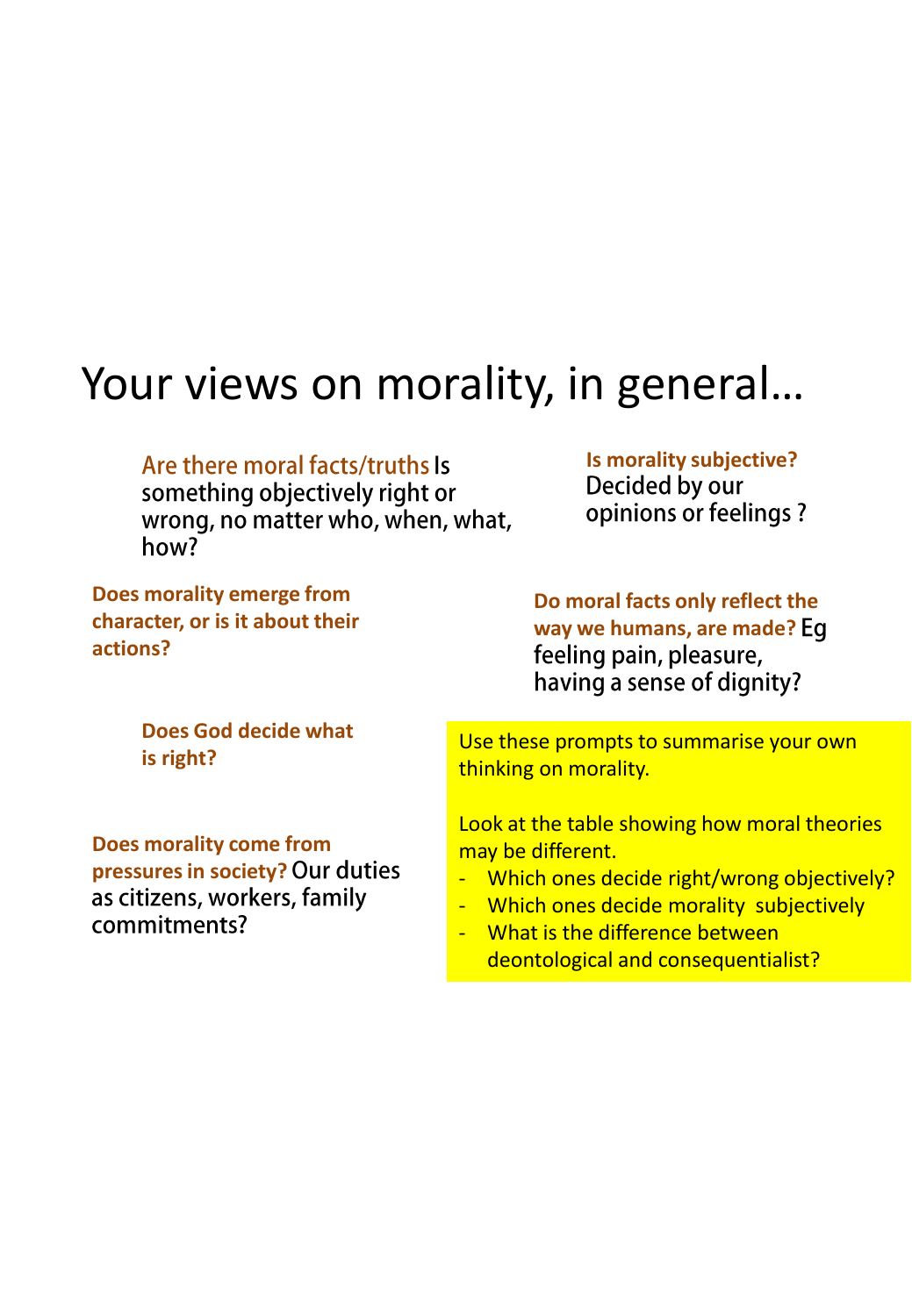## Divine Command Theory

### What kind of theory is going to be?

- objective/ subjective
- agent/ action centred
- consequentialist/ deontological



DCT is an **objective, normative theory**.

The origin of moral values is from God, in a way that is absolute and objective. Deontological. Action centred.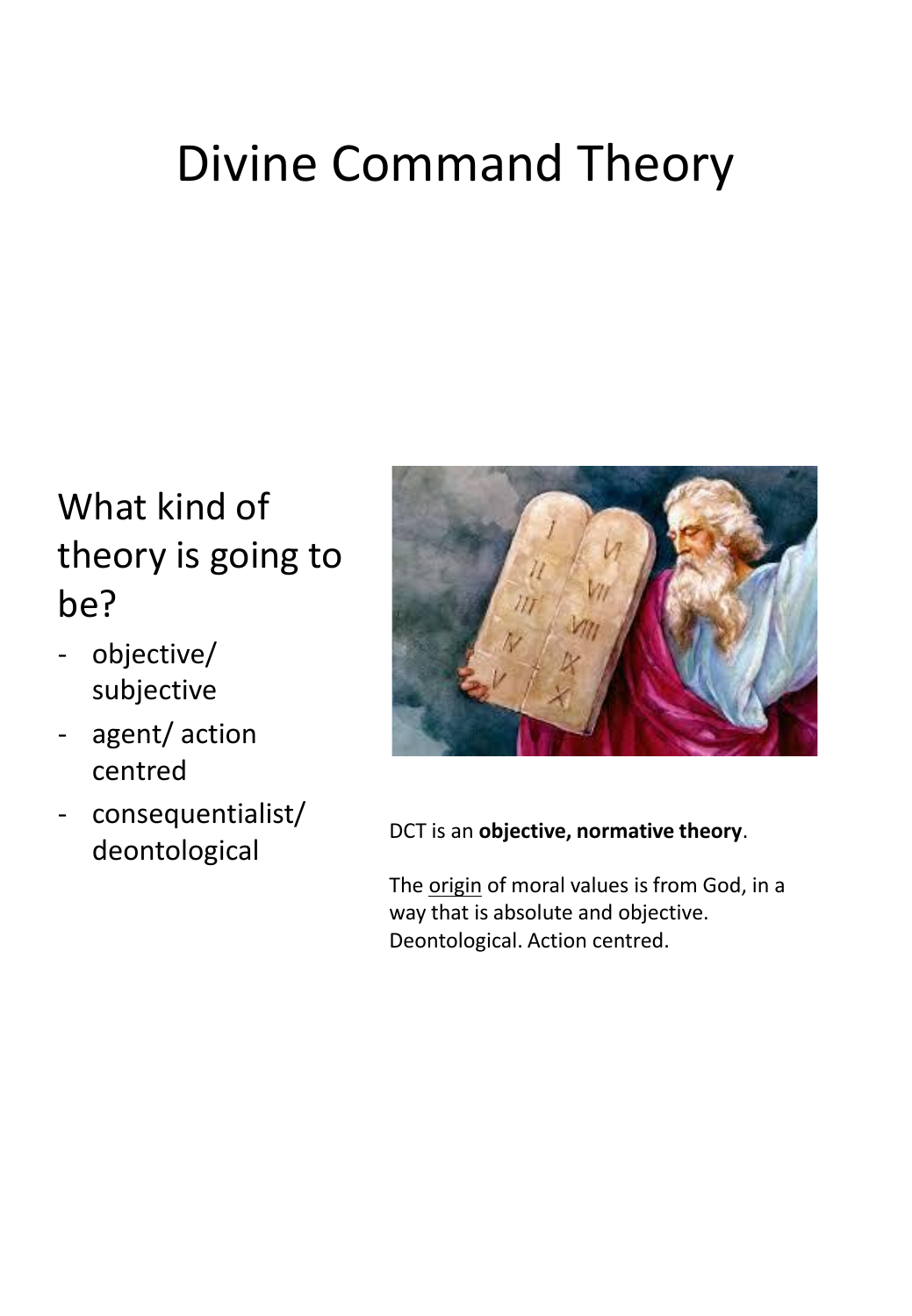In '*The Brothers Karamazov*'by Dostoevsky, a dim witted servant kills the brothers' father.

**Ivan:** Did you kill him alone?

**Servant:** Only with you sir. I killed him with your help (Ivan seems bemused)

**Servant: Everything, you said, is permitted**...this you did teach me, sir, for you talked to me a lot about such things: for if there's no everlasting God, then there is no such thing as virtue and there's no need of it at all. Yes sir, you were right about that.

**Would the absence of God make all things permissible? Why?**





If God did not exist, there would be no morality:

- without a Creator, there is no objective goodness, or created order to respect
- no divine being, to be answerable to.
- no God-given laws to obey, and only man to decide them

= there is nothing to "fix" what good is, objectively.

How could an atheist be moral? Does religious belief give *more* reason to be moral?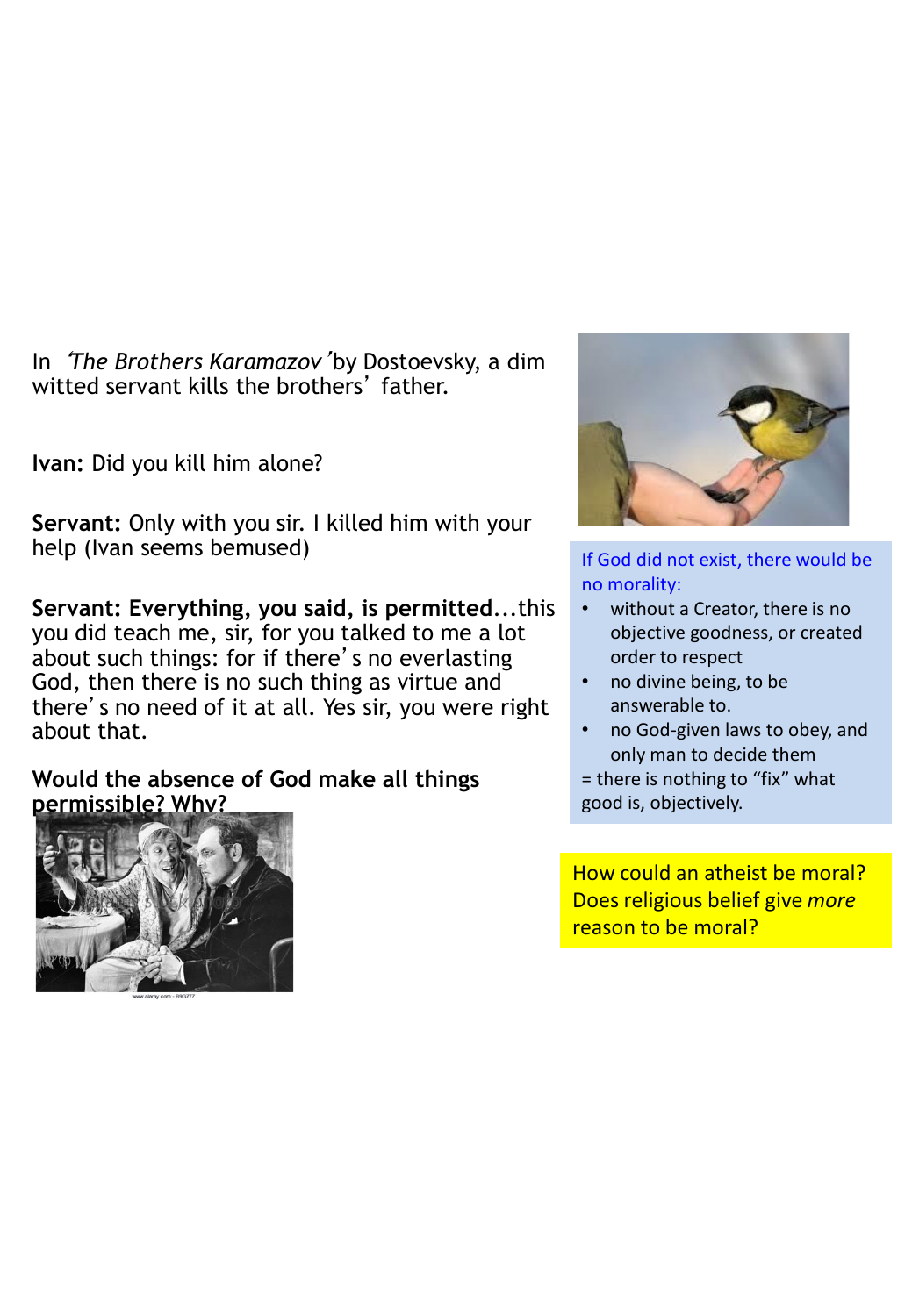### **The Euthyphro Dilemma**



Plato, the famous ancient Greek philosopher from 400BC, is the first person to consider **whether morality is decided by God**. He wrote imaginary dialogues, between Socrates, a famous philosopher, and others representing different points of view.

In "Euthyphro", Socrates meets Euthyphro, a young man who is taking his father to court for indirectly causing the death of a paid worker. Socrates commends Euthyphro for his confidence about right and wrong, if he can bring his father to judgement like that.

Plato is asking if morality is **objective** (exists independently on its own, as moral facts)

or if it is what it is, relative to the minds of the gods & what *they* judge to be good.

Euthyphro tells him that right and wrong are determined by **what the gods love.** Then Socrates asks the crucial question:

#### "**Is something good because the gods love it, or do the gods love it because it is good?**"

- Rephrase the question in your own words
- What would be your answer?
- What implications does your answer have, for morality?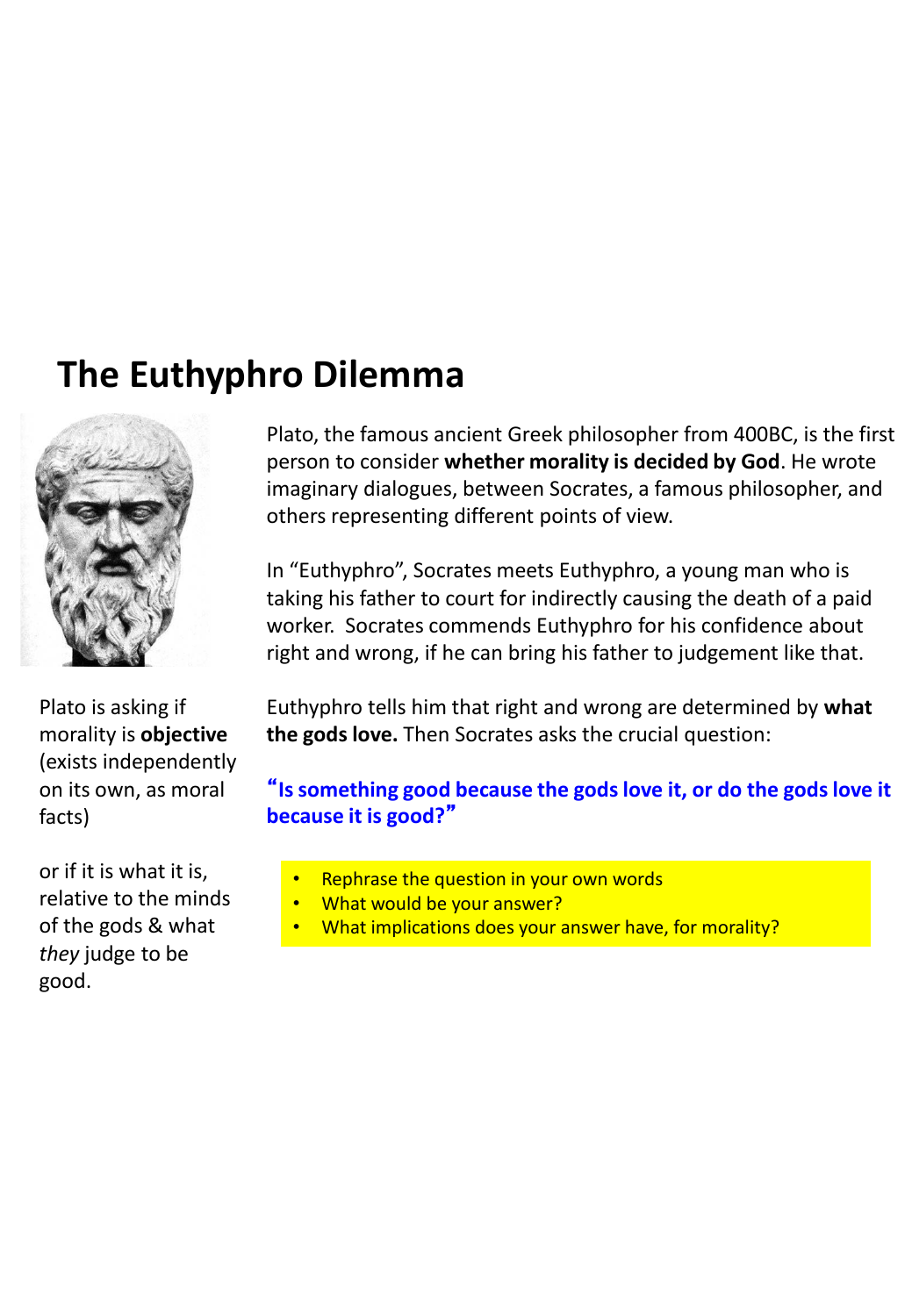#### **Other examples to help you decide..**

Are these things good objectively, or because of subjective preference?

Do people love Beyoncé, because she is a good singer, or is she a good singer, because people love her? Is school important for your education, because your parents command it,

or do your parents command it, *because* it is important for your education?

- In each case, the **objective value** comes first, and is given recognition.
- Plato suggests the same about morality the gods **recognize** goodness, which exists already as a fact, and don't just decide its goodness themselves (they love it *because* it is good)
- But this leads to a problem...



"I just don't feel very omnipotent today."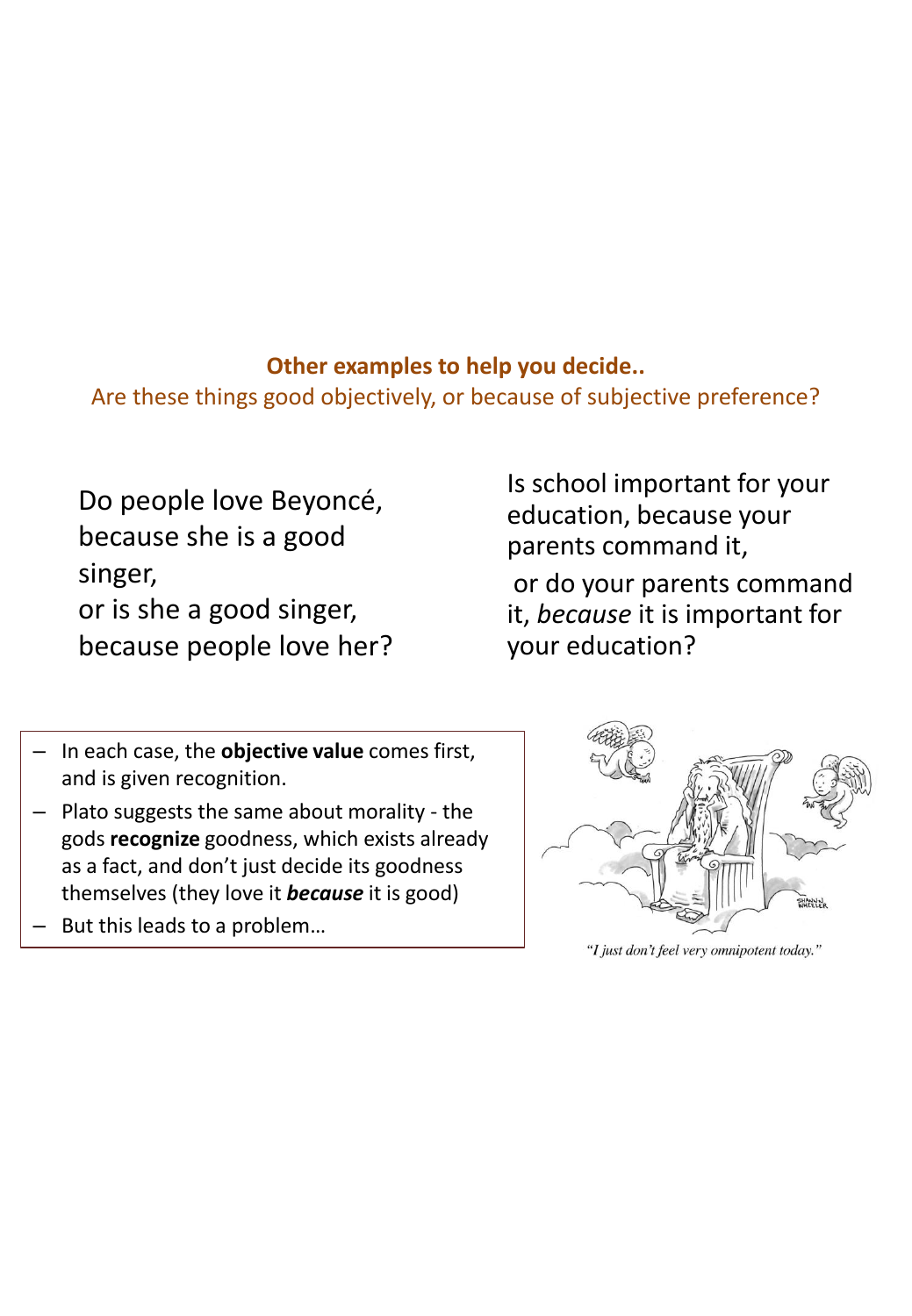#### **Socrates:** "**Is something good because the gods love it, or do the gods love it because it is good?**"

The question presents a **dilemma**: it leads to 2 alternatives, neither of which are wholly satisfactory. You find that you are get "impaled" either on the first or on the second horn of the dilemma.

If you say: It is good, **because the** *gods* **love it**.

= The gods' love determines a thing's goodness.

- But the gods could have loved the opposite.
- If they loved evil instead, it makes morality **arbitrary** what is good, is only so, by a whim of the gods.

If you say, The gods love it, **because it** *is good*…

Then the gods simply recognize what is good/ bad –and that means that they have no power over such designations.The standard of "goodness" stands over the gods' creative freedom.

- this means the gods are not **omnipotent.**
- it raises the problem of how/ where goodness (moral facts) exists, so that it should be recognised

Explain the dilemma. **What is the problem with each alternative?** - Which side is more 'solvable'?

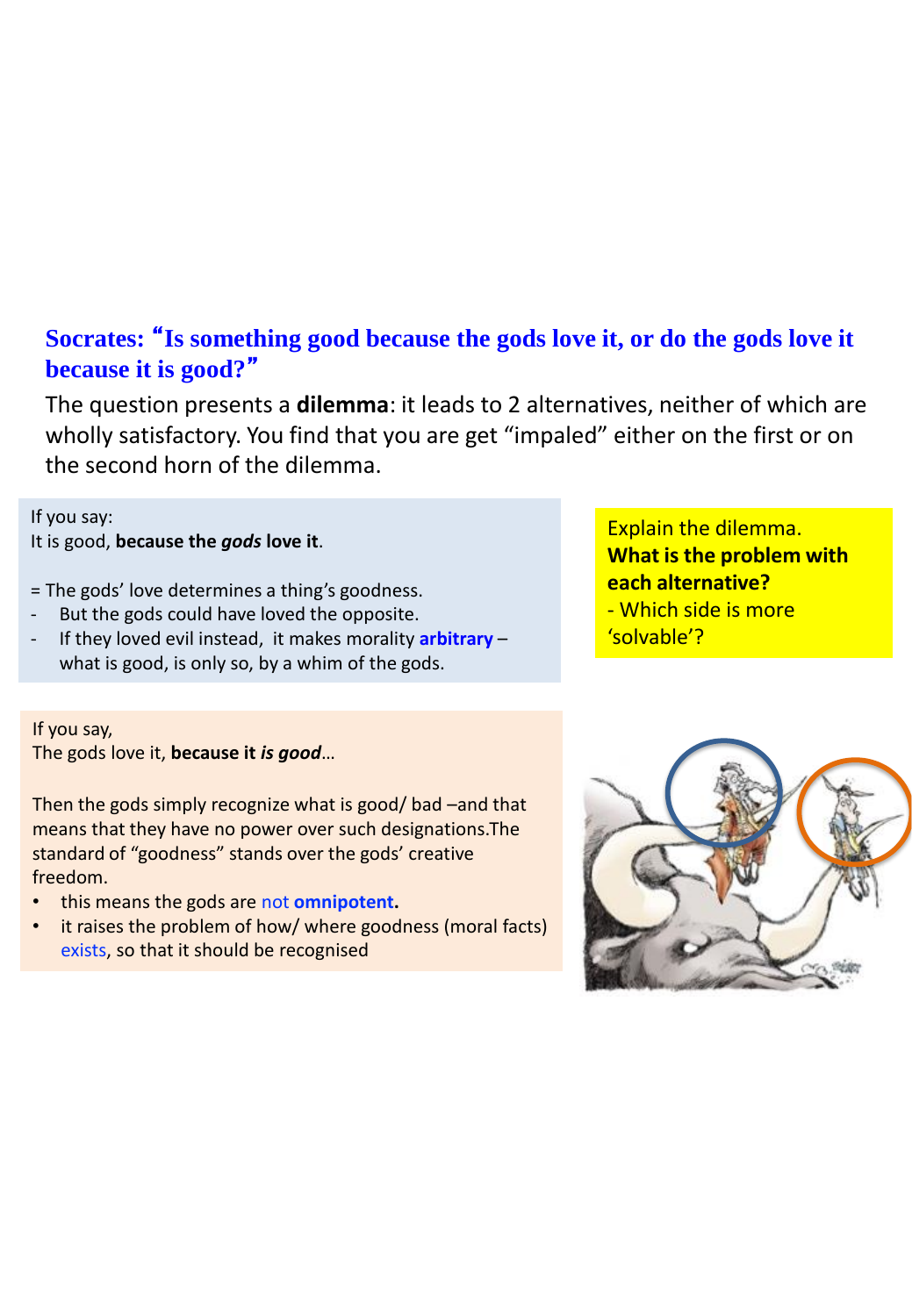## Explain the Euthyphro dilemma. Which half of it would you support?

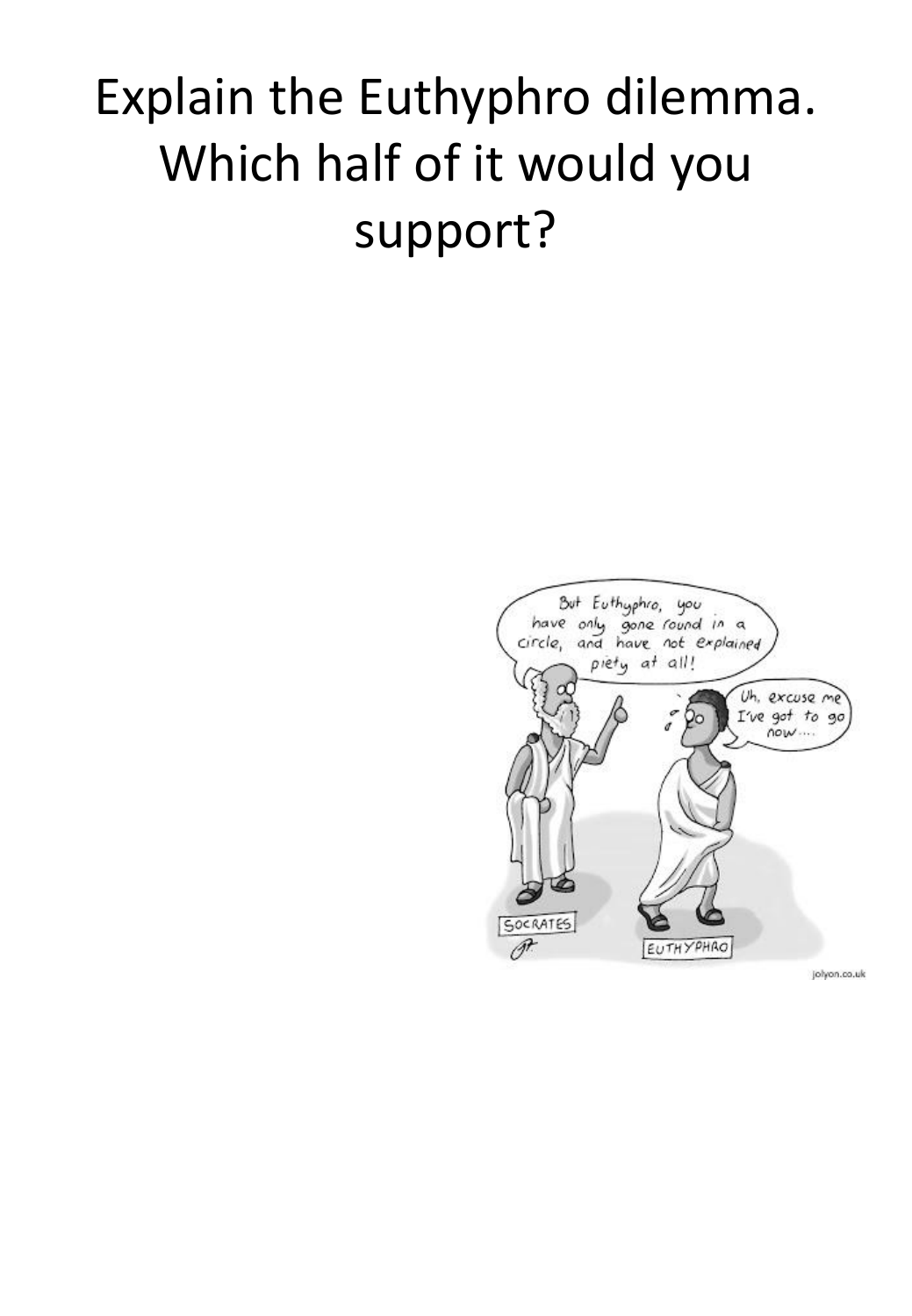## The Euthryphro Dilemma: Solutions

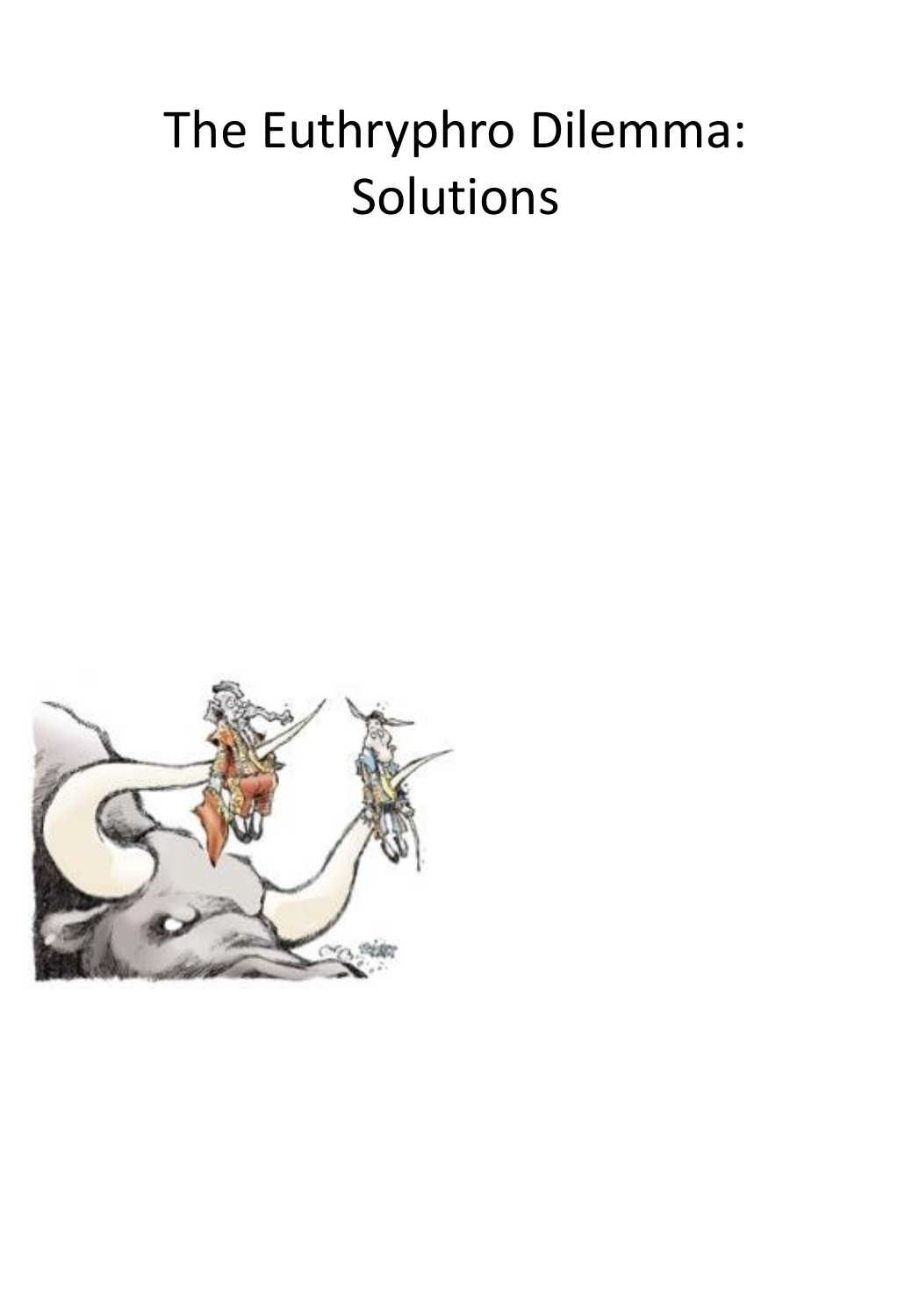### **Christian responses 1**

God decides morality – but this does not make morality arbitrary

God created the universe good

The **goodness** things have, and how they are ordered towards each other, is a real quality, objective, and stands independently of God.

But is **derived from** God – so **relative** to him.

However  $-$  it is possible for God as the Creator  $-$  on rare occasions to demonstrate his **sovereignity** – and command what appears opposite to good.

The exceptional cases *prove the norm -* that morality is not whimsical or variable, but normally consistent – yet under God's sovereignty.





#### **EXAMPLES**

#### Gen 22

God commanded Abraham to kill Isaac, in sacrifice. It was good for Abraham to follow this command.

Examples of 'putting things under the ban" in war – such commands for the total expunging of enemy peoples were given at times in Israel's history when **the very existence** of the nation as God's people was being established – and acts of brutality were not unusual.

- In response to rebellion in the Sinai desert, Moses commanded those who were 'on the side of the Lord' to slay fellow-Jews who were against following the Lord. Exodus 32:26
- "Only in the cities that the LORD your God is giving you as an inheritance, you shall not leave alive anything that breathes" . Deut 29:16
- In his early victories, the first King Israel was commanded to completely destroy his enemies and take nothing from them for himself "*Spare no one. Kill men and women, children and infants, oxen and sheep, camels and donkeys."* 1 Sam 15
- Likewise Joshua, on entering the Promised Land was to destroy the city of Jericho, killing all living things, human, animal, young and old, without exception. Josh. 5:17-21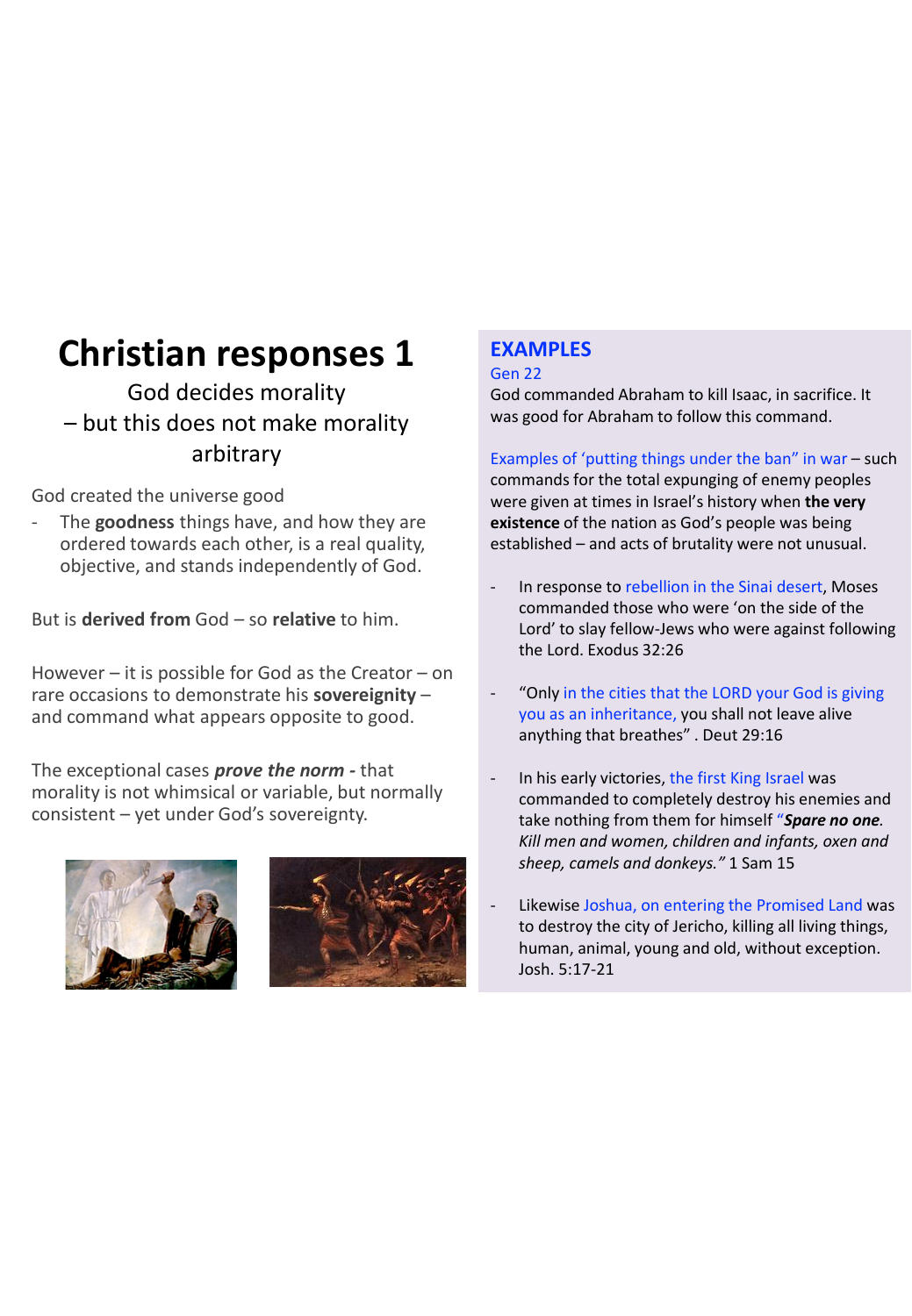### **Christian responses 1**

God as Creator is Sovereign, but not whimsical



Explain and evaluate Christian responses to the view that God decides morality.

How would you respond to the challenge that such examples of commanding 'evil' are *not* consistent with a good God – and do prove him to be **whimsical?**

Examples are **exceptional** … to establish the very existence of the Jewish people in obedience to God, and separate from other cultures.

**God as the Creator**, to whom all creation and creatures belong, has sovereignty to decide the fate – and **due 'rights'** of each person eg. even commanding their death – for His own, greater, purposes. (Aquinas, Swinburne)

#### **Moral Suspension View**

God's commands do not change the morality of an action, but may **suspend** its wrongness (Augustine)

> **Extreme View** Whatever God commands, ceases to be evil and is always good. (W. Ockham)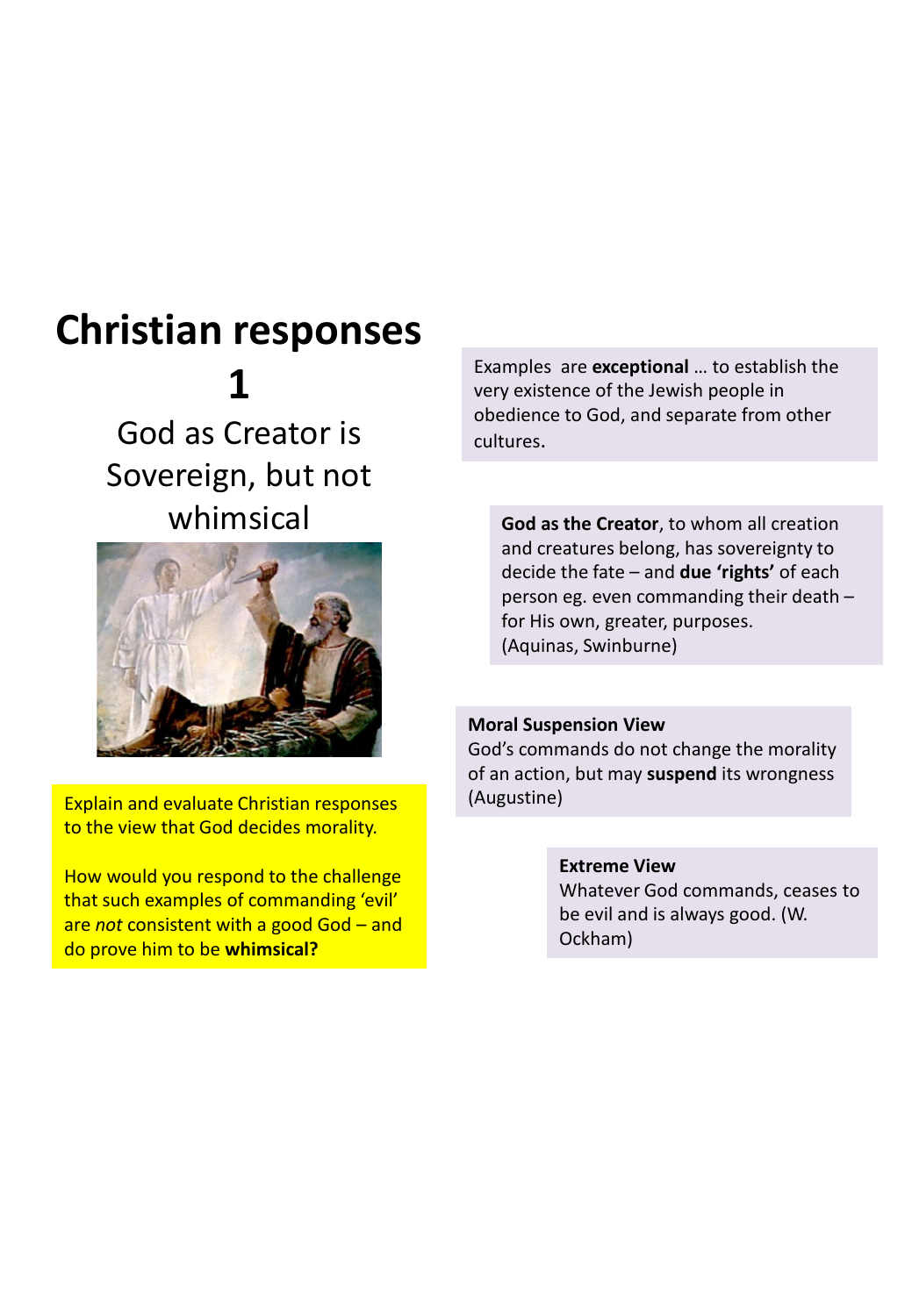### **Christian response 2**

God decides morality – but this does not make morality arbitrary Adams' Modified DCT

God exists, morality comes from God, as God is the creator of everything. God is the necessary, omnipotent being, there is no other moral "standard" apart from him.

God also establishes morality itself by revealing His will eg 10 Commandments.

But what about the **arbitrariness** of God's commands?

Is **Ockham** right, when he argues that: "*Whatever God commands, ceases to be evil and is always good*"?



Adams is concerned to show that the possibility of God **commanding evil is excluded**.

He does this, by referring to God's good and perfect **nature.**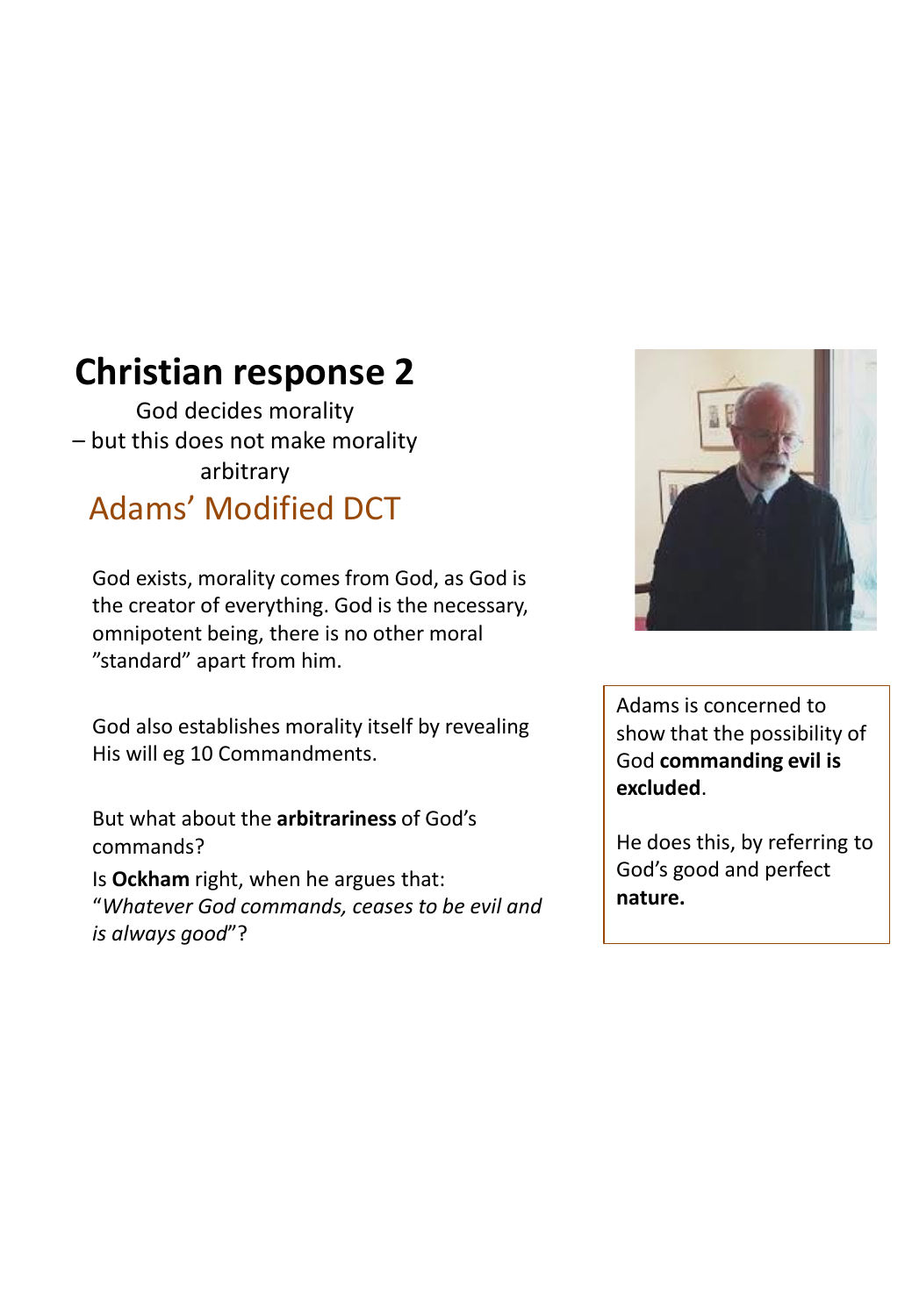### Adams' Modified DCT: God's nature

- $\Rightarrow$  DCT is only acceptable "**if God has the character of loving his human creatures**".
- $\Rightarrow$  Something is wrong if, and only if, it goes against the commands of a loving God.

Adams appeals to **God's nature**, to 'fix' morality on an objective moral basis. God's commands are rooted in God's character – expressions of **who He essentially is**: a loving, benevolent, God would not randomly command murder or theft.

So God's commands are **not arbitrary**, because they are rooted in the unchanging, omnibenevolent **nature** of God. Logically, God could not command, something that was **in contradiction** to His own nature, as good and loving.

So morality exists **internal** to God, dependent on who God is

It preserves God's omnipotence, as God is not subject to an external moral law. It depends on him.

#### How does Adams' modify DCT?

- How does he protect God's omnipotence?
- How does he prevent moral arbitrariness?
- How is it an improvement on classical DCT? Why might it still not work?

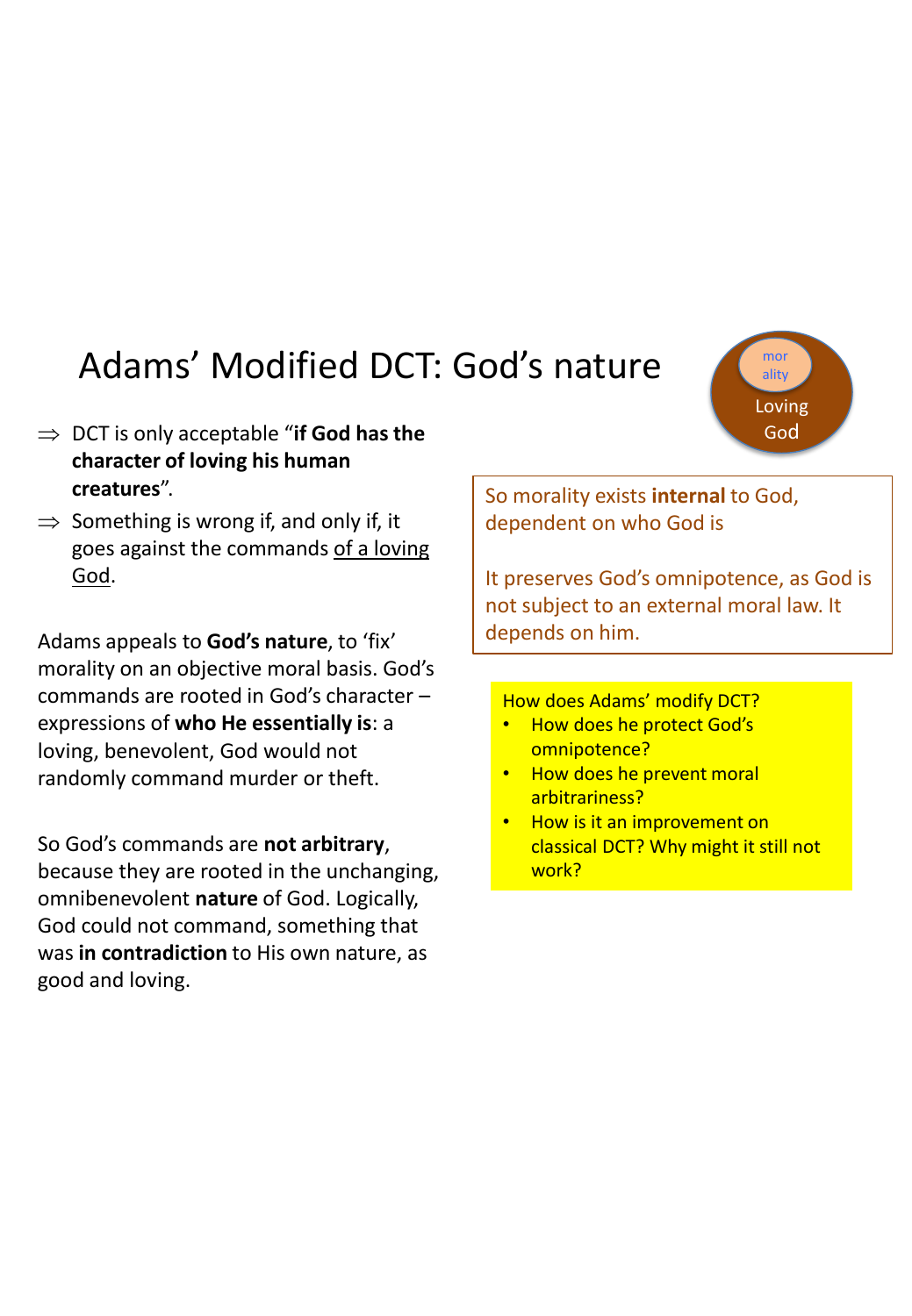### **Challenges to Morality being decided by God 1**

God does not decide morality

- Morality exists independently of God.

#### **Julian Baggini**

By saying that morality is internal to a benevolent God, we are **just restating the dilemma** 

– is God good because He is God, or because He is good?

- Is **God choosing to be that** goodness himself (arbitrary) or is he good because good is an independent perfection that it behoves God to be?

Baggini's challenge is a problem for any theory placing morality within God. Therefore, it is better to consider morality as existing independently of God.

- The problems this raises can be solved:

#### **No problem of existence of moral facts (Julia Driver)**

Moral truths can "exist" - like numbers "exist"



- They exist as necessary truths
- No one expects to 'find' prime numbers anywhere in physical space, but the created world is impossible without them.

So the standard of goodness can exist independently as part of the natural order that exists in the world. We can recognize is presence/ absence intellectually .

#### **No Problem of Omnipotence**

- Something is only a limitation on omnipotence, if it was logically possible to be done in the first place
- something **contradictory** is **not** logically possible (logical law of non-contradiction)
	- squaring a circle, making a stone so heavy that an OP being cannot lift
	- a perfect being re-designating good as evil

God's omnipotence is not reduced by Him *not* doing such things.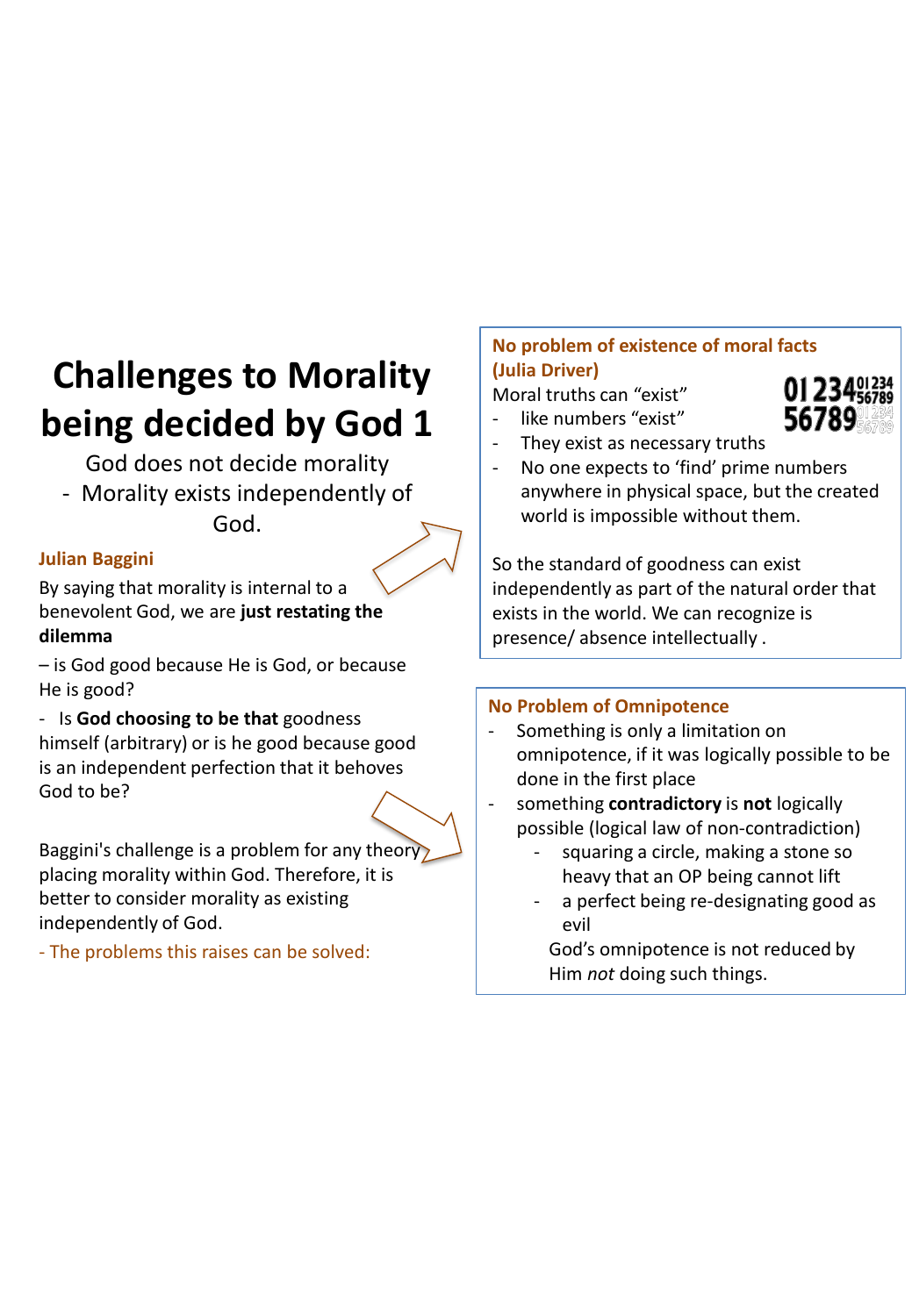## Response to defend DCT

If morality does exist independently outside of God (and is not a problem for his OP)

Yet…how come it does exist?

This question leads us *back* to a Creator God – and morality as coming, ultimately, from Him.

So which side of the Euthyphro dilemma wins out?

- Morality comes from God
- Morality is independent from God

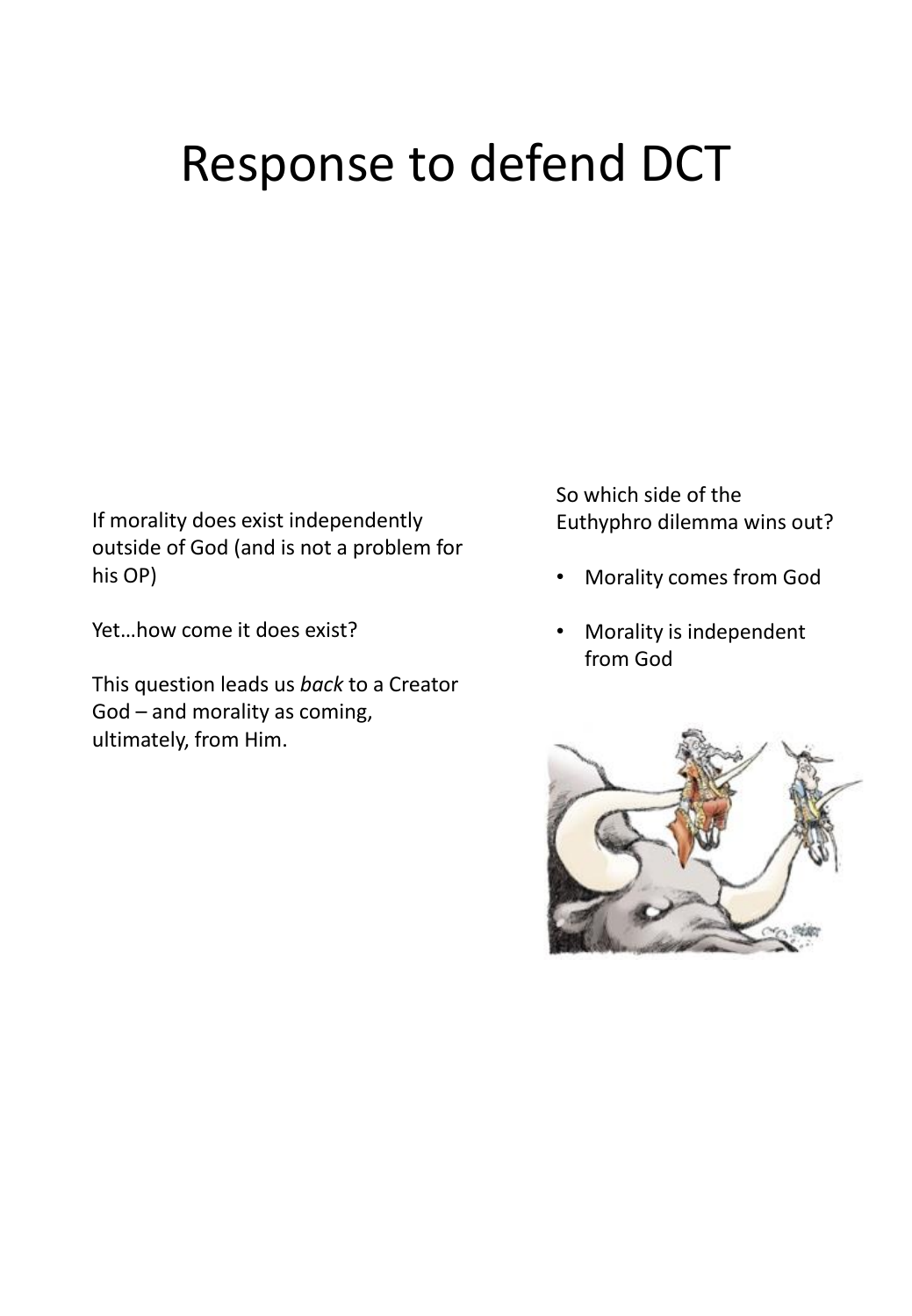### Evaluating DCT as a normative theory to follow

Strengths & Weaknesses

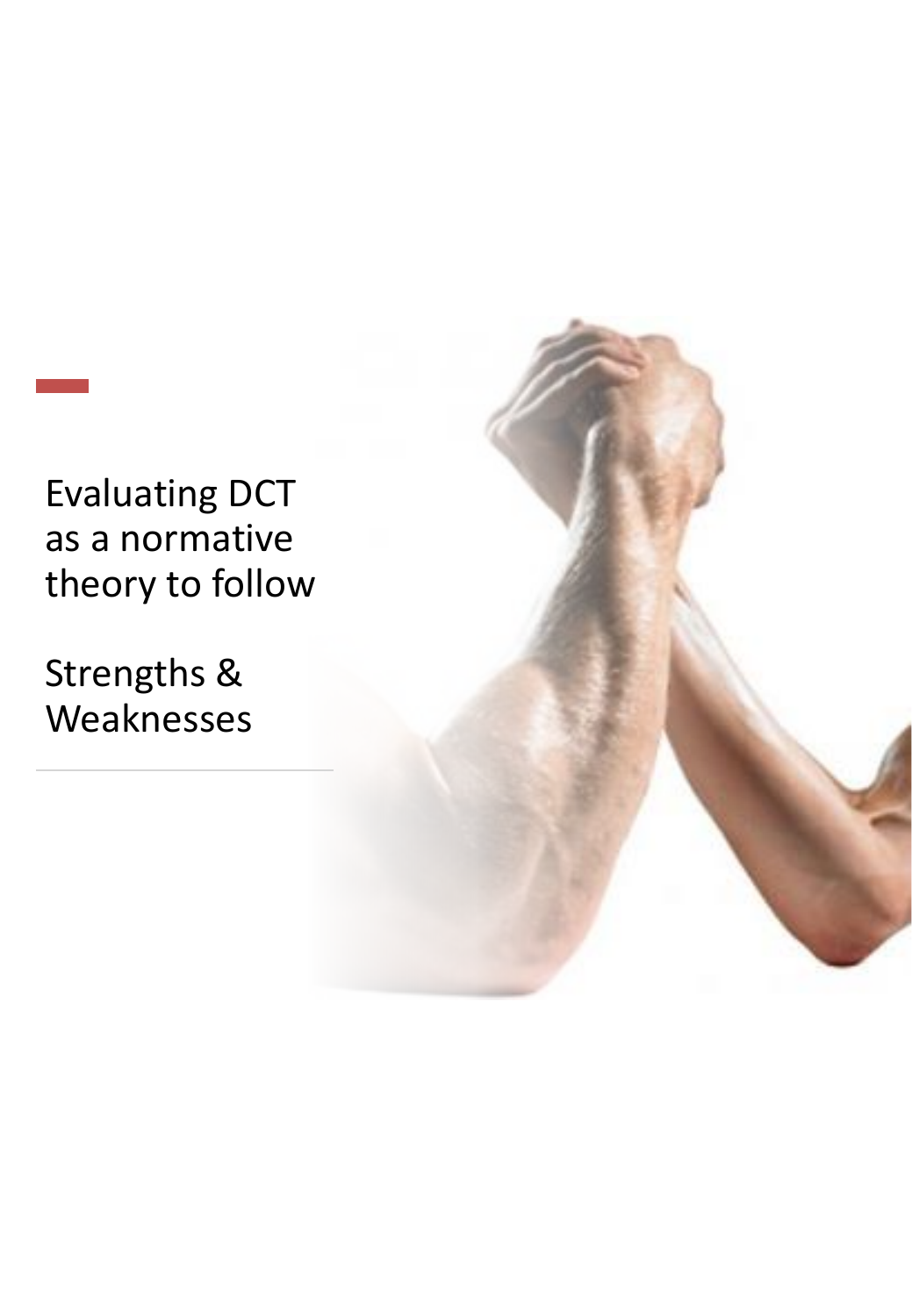#### PROS?

- Explains the source of morality God as the creator
- Gives morality an objective basis in the goodness of God. Nonnegotiable (killing can never become good).
- makes morality easy clear-cut laws, don't need to work it out.
- explains the force of the moral law on us - imbued with God's authority
- makes sense of heroic morality : as God is the ultimate judge/rewarder



#### CONS?

- Adams' solution does not really work (Baggini)
- Possible that morality could be relativistic – to what God wants.
- Removes individual responsibility
- Morality is selfish  $-$  for reward from God, so not truly moral
- Intolerant/ inflexible, simplistic answers to complex problems
- Fails to explain atheist morality
- Challenge of religious pluralism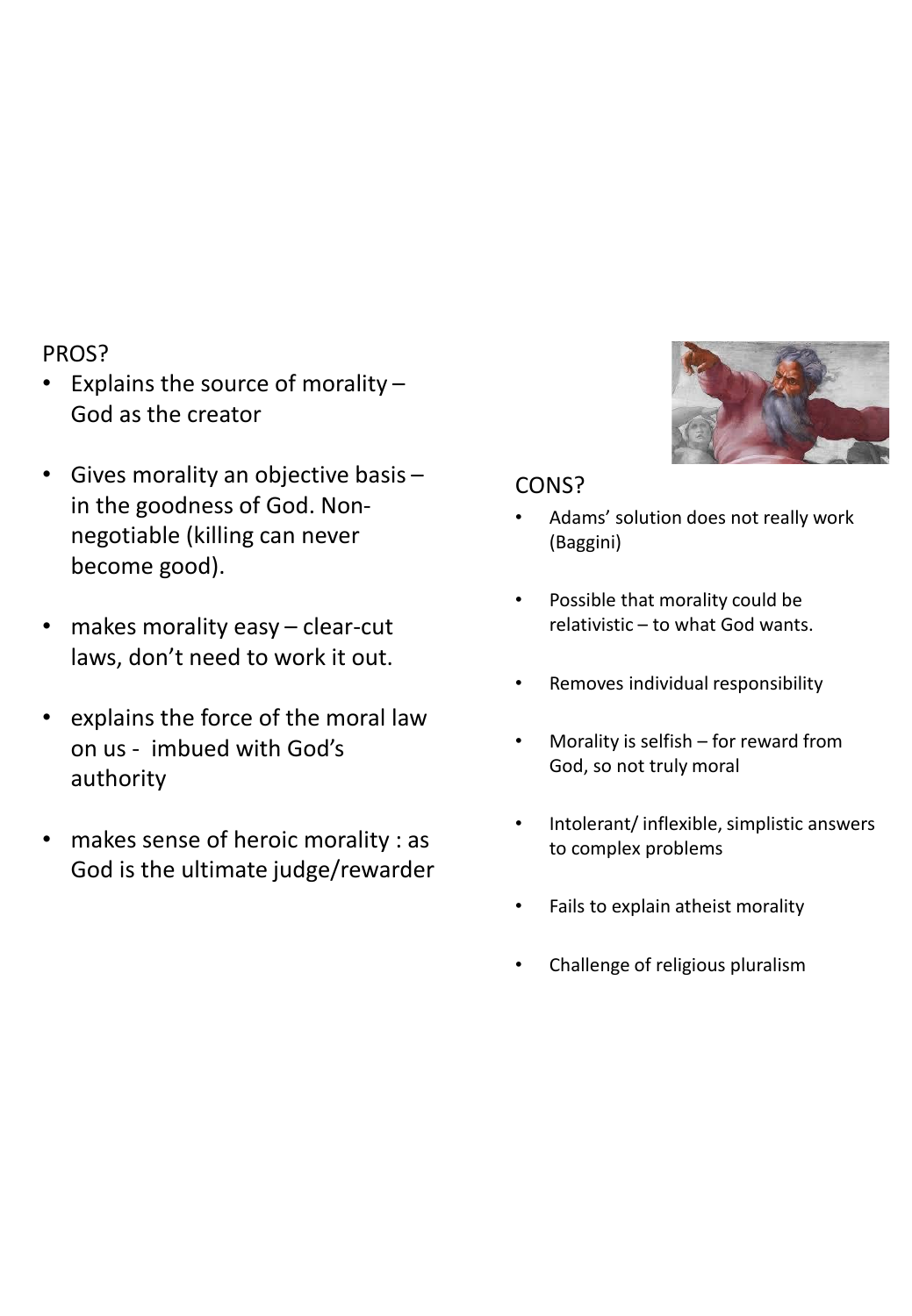## Add in the responses to the challenges.

DCT offers key moral precepts that ought to take priority in moral thinking - not try to prevent moral thinking (eg do not kill)

> DCT is a system of interlocking precepts - rejecting sin is qualified by commands to 'love your neighbour' and 'forgive others' - so hatred is never justified.

Given human capacity for selfdelusion, clear moral precepts do not oversimplify, but offer clear guiding principles to morality.

There is more moral agreement between different religions than disagreement. Disagreement is an invitation to work together to further insights.

Adams' theory raises the Euthyphro dilemma again: why should God be like good? Does he choose to be? The relation between God's nature and his goodness is a mystery.

Moral atheists and naturalists have "imbibed" God's law as part of civilized society. By following their conscience, they in fact recognize the moral order that God created, even if they do not identify it as coming from God.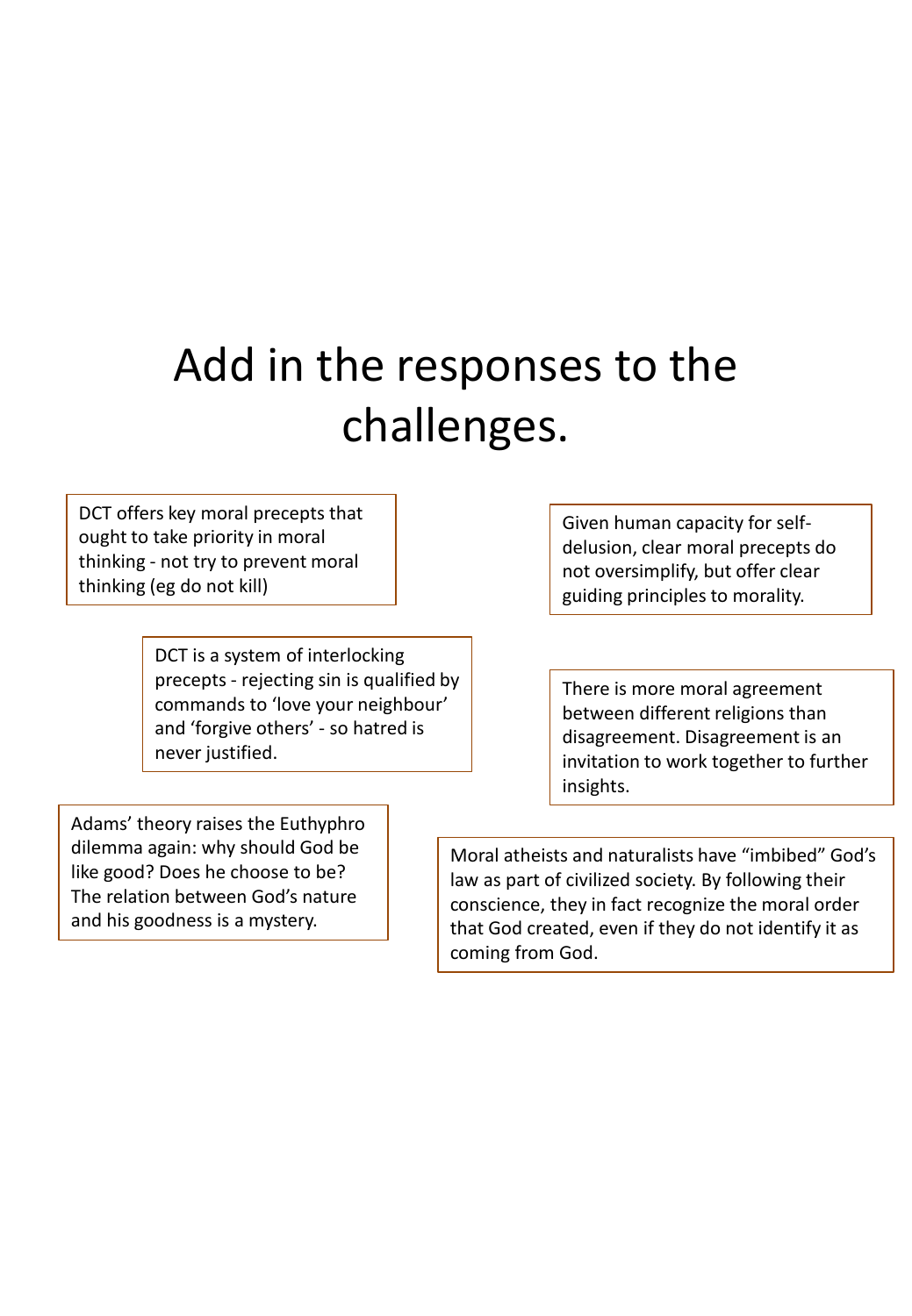

### How good is DCT as a theory of morality?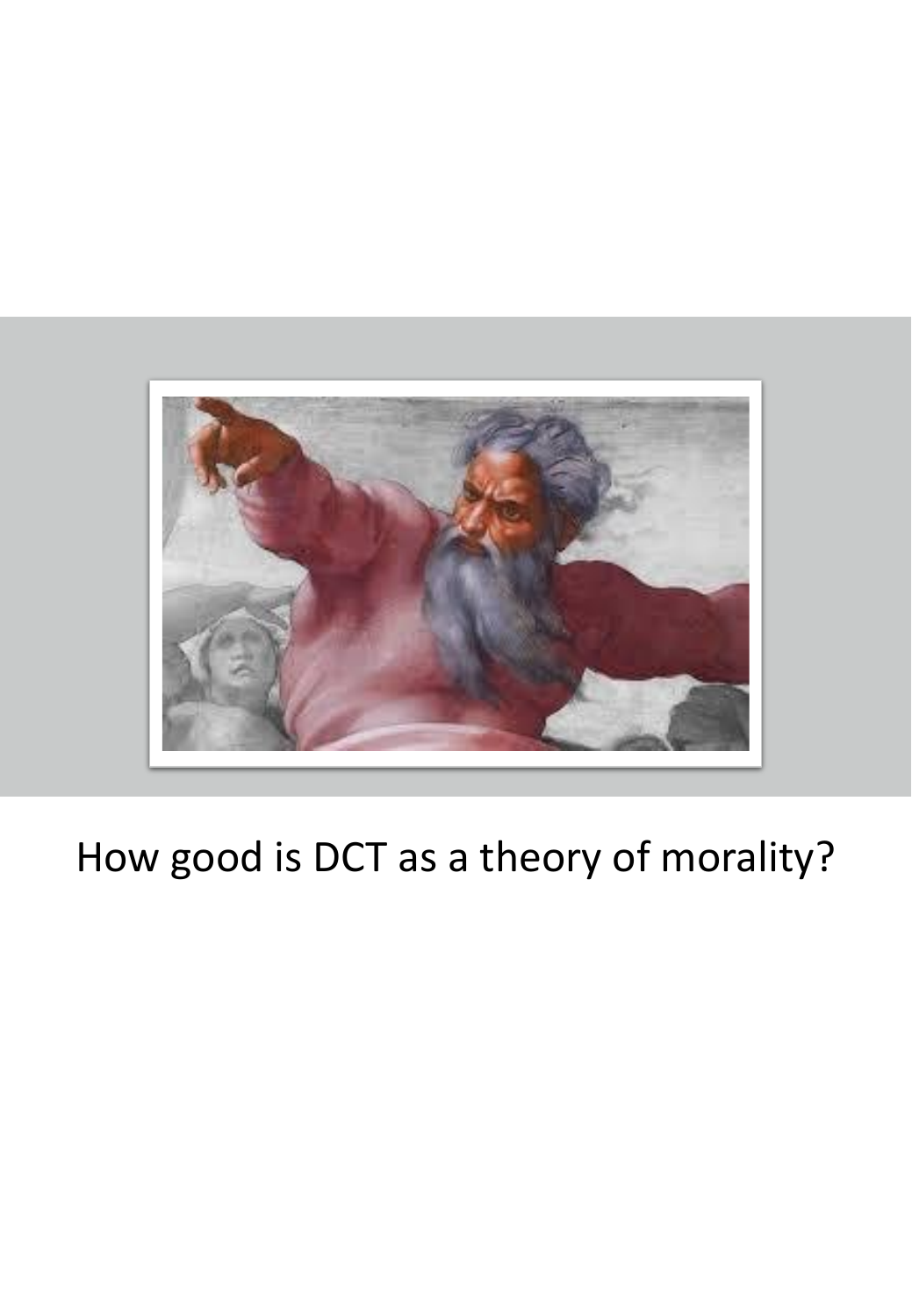Normative ethics is the study of ethical action. It is the branch of philosophical ethics that investigates the set of questions that arise when considering how one ought to act, morally speaking.

| Person                                              | Motive                                                   | <b>Action</b>                                      | Consequences                                  |
|-----------------------------------------------------|----------------------------------------------------------|----------------------------------------------------|-----------------------------------------------|
|                                                     |                                                          |                                                    |                                               |
| Focus on the<br>person                              | Focus on motives<br>conforming to<br>certain rules       | Focus on actions<br>conforming to<br>certain rules | Focus on the<br>consequences of the<br>action |
| <b>Virtue</b>                                       | <b>Deontological Ethics</b>                              |                                                    | <b>Consequentialist</b>                       |
| Ethics/                                             | (eg Natural Law, Divine Command                          |                                                    | <b>Ethics</b>                                 |
| <b>Ethical</b>                                      | Theory)                                                  |                                                    | (eg Utilitarianism,                           |
| <b>Egoism</b>                                       |                                                          |                                                    | <b>Situation Ethics)</b>                      |
| 'Roles'                                             | 'Rules'                                                  |                                                    | "Goals"                                       |
| Prioritises what's<br>virtuous/ self-<br>interested | Prioritises whether motive or act is right<br>in itself. |                                                    | Prioritises consequences<br>of the act        |
| Agent-                                              | Action-centred                                           |                                                    |                                               |
| centred                                             |                                                          |                                                    |                                               |